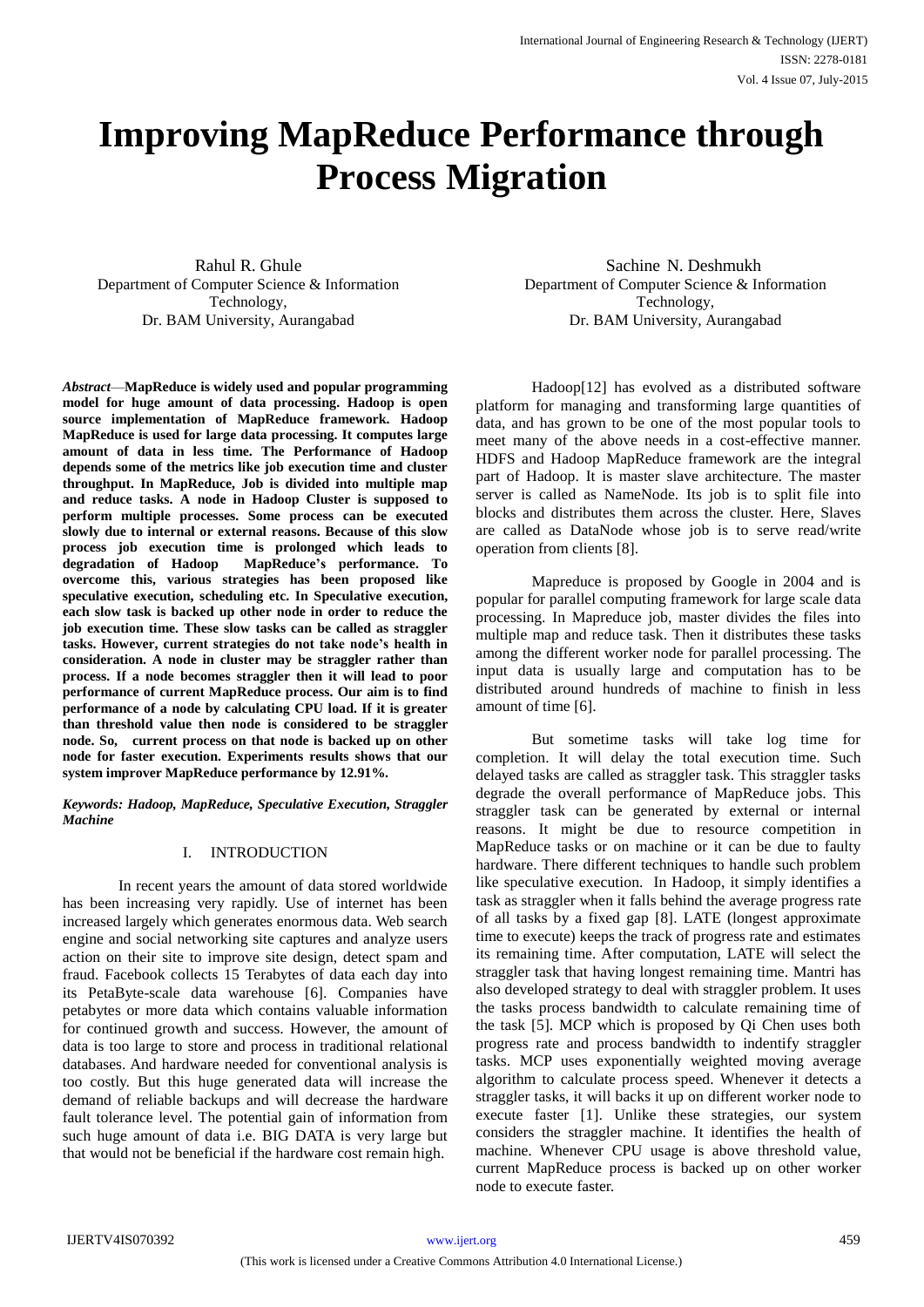The rest of this paper is organised as follows: Section II describes basic MapReduce mechanism, causes of straggler and related work. Section III describes our design and performance evaluation.

## II. BACKGROUND

## *A. Mapreduce Mechanism:*

In general, MapReduce has three basic stages namely map stage, shuffle stage and reduce stage.

*Map Stage-* In this mapper's job is to process the input data to extract key-value pair. The input data can be a file or directory and is stored in the Hadoop file system (HDFS). The input file is processed line by line by the mapper function. Then it operates on the data and creates multiple small chunks of data. Then it extracts key-value pair from the input data.

- *1) Shuffle stage-* In this stage, output of mapper is taken which is in key-value form from all the working nodes. Then shuffling and sorting of key-value pair is done and is advances to Reducer.
- *2) Reduce Stage-* The Mapper's intermediate output is provided to this stage. Reducer copies those output, sort it and is given to reducer to create new set of final output.

In a MapReduce cluster, when job is submitted, a master divides the input file in different blocks according o hadoop policy. Then it schedules both the map and reduce task to multiple working node called as worker node. A worker node on which task is running keeps updating the task's progress by periodic heartbeat. Map tasks creates key-value pair from input file and then it is transferred to some user define map function and combiner. After that intermediate output has been created which is provided to multiple reducers. Reducer copies those intermediate output from mapper and then merge all key-value pairs in a stream. This stream is then transferred to user define reduce function. Then finally, output from all reducer is combined into a single file [9].

#### *B. Causes of Straggler:*

A task is said to be straggler when it is taking more time to execute. These tasks degrade the total execution time a job. There can be internal and external factors due to which straggler tasks are generated. In real world, MapReduce cluster process multiple tasks running on the single worker node. This thing can lead to resource competition among the tasks. This will create slow tasks. The straggler tasks can be generated due to heterogeneous data, input data skew or resources competition at the co hosted application. They can also be generated when machine becomes slow i.e. CPU load has been increased which will lead to poor performance of machine. This can create Straggler tasks. The following table 1 shows the causes of straggler process/machine.

TABLE I. Causes of Straggler Machine

| <b>External factors</b>          | <b>Internal factors</b>                              |
|----------------------------------|------------------------------------------------------|
| Defective hardware               | • Resource competition due to other<br>running tasks |
| Heterogeneous input              |                                                      |
| Remote source being<br>٠<br>slow | • Increased CPU load                                 |

#### *C. Related work:*

There are various strategies developed till date to improve performance of MapReduce. In Google's MapReduce, the identification of straggler tasks starts when map and reduce stage are about to complete. It arbitrarily selects the tasks from the set of remaining tasks and mark that task as straggler tasks. Then that tasks will be backed up on ideal worker node. But this strategy doesn't consider that the task which they are selecting as straggler task is really a straggler task? A task can process more data which in real may not be slow but can be detected slow by default strategy in Google [13].

Hadoop-original improves this mechanism by keeping track of progress rate. When there is no map or reduce tasks to assign, it starts executing. Whenever tasks progress is less than average progress rate then it is considered to be as straggler tasks and then it is backed up on other ideal node. But it can be confusing in heterogeneous environment.[8] However, LATE improves the previous strategy which considers progress rate of task and calculate the total remaining time of tasks. A threshold is used to identify straggler task called as *slowTaskThreshold.*  Whenever progress rate is less than the *slowTaskThreshold* is taken as straggler task. And then this straggler tasks are moved to execute on another worker node. Here *slowTaskThreshold* is calculated by standard deviation which can be misleading to identify straggler tasks [5].

Another strategy Maximum Cost Performance (MCP) proposed by Qi Chen considers both progress rate and process bandwidth to select slow tasks. It uses EWMA algorithm to predict process speed and calculate remaining time of tasks. It does not consider the average progress rate. It also focuses on maximizing cluster throughput. Whenever MCP identifies a slow task, it marks it to backup on ideal worker node. But it first checks whether backing up tasks will be beneficial or not. If it is beneficial then and only then it will be back up on ideal worker node [1].

Zhe Wang and Dong proposed workload aware strategy to improve the performance of MapReduce. They analyze the runtime history data from Job Tracker. It will send waiting jobs to characteristic estimation which will separates the job in two queues. Its aim is to divide the job dynamically into two type based on historical data named as CPU intensive and IO intensive [4].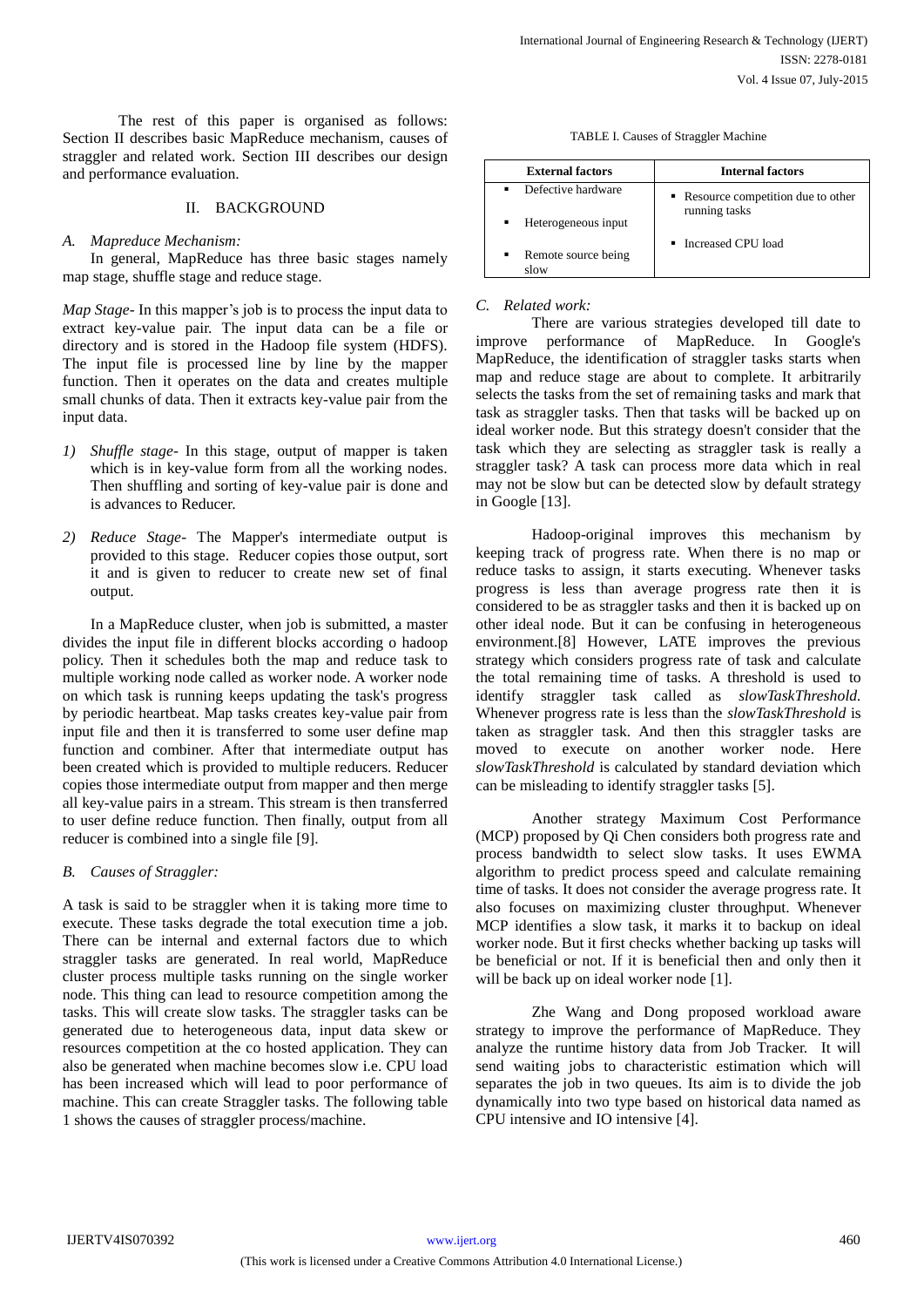The History-based auto-tuning (HAT) estimates the progress rate accurately and it incorporates historical information recorded on each node and detects straggler tasks dynamically. In previous strategy like LATE, only slow nodes is classified without considering their type. But in HAT slow nodes are classified into map slow nodes and reduce slow nodes. When HAT starts MapReduce job execution, each worker node reads the historical information from local worker node and set them as the default values of the parameters. The historical information contains the values of map and reduce tasks. On the basis of dynamic tuned values of map and tasks, HAT can compute progress score of the tasks accurately. It identifies the slow nodes according to average progress rate of map tasks and reduce tasks on each node. If there are any slow tasks are present, HAT launches backup tasks [3].

In Mantri [7], main focus is on saving cluster computing resources. To start execution of this strategy, it won't wait for the complete assignment of map and reduce task. It starts backing up outliers whenever they encountered. If backup tasks have high probability to finish earlier then Mantri will kill original task. To estimate task's remaining time, Mantri will use process bandwidth not progress rate. But this cannot assure that back up tasks will complete earlier than original one.

## III. METHODOLOGY

## *A. Introduction:*

As we know Hadoop is used to process large amount of data. Each node in Hadoop cluster has multiple operations to be executed. It may happen that due to lots of load, worker node may behave inappropriately. It may become straggler. This leads to slower performance of process on that node. This degrades the performance of overall cluster. When large amount of data has to be processed then it will become a point of concern.

As seen in section 2.3, there are various techniques which deal with straggler task/process problem. But all these method does not deal with machine's health. None of them consider wellness of the machine. It may happen that given process may not be straggler process, but machine on which it is going to execute may be straggler (slow). Then previously introduced techniques fails in such case. Proposed system design mainly focuses on performance of a machine. It calculates CPU usage of system which indicates the performance of the machine. It also considers the memory usage of a machine. By considering these factors proposed system will decide whether a machine is straggler or not. If machine is straggler then it will back up the task/process to the ideal worker node in the cluster. This technique will improve the MapReduce performance as it overcomes the problem of straggler machine. The aim of this work is to overcome straggler machine problem and improve Mapreduce Performance.

#### *B. Data Flow Diagram:*

Following figure 1 illustrates the data flow diagram of our system.



Figure 1: Data Flow Diagram

Here, Cluster of three machines has shown. It is describe as follows,

- 1. Machine A keep on checking its CPU usage. It has several MapReduce job to perform. Whenever its CPU usage is beyond the threshold value which is 65%, it will be considered as straggler machine. It indicates that machine will going to perform poorly. But if it is not straggler then its current MapReduce process will be executed there only.
- 2. When Machine A is found to be straggler, its current MapReduce process is migrated on Machine B. That process will be suspended on Machine A.
- 3. Machine B estimates its CPU usage. If it is below the threshold value it will starts executing Machine A's process. But if Machine B is also straggler then it will not execute Machine A's process.
- 4. If machine B found to be faster than Machine A then, Machibne A's MapReduce process will be executed on Machine B and it will provide the results back to Machine A.
- 5. For next process on Machine A, if it is found to be straggler machine. Then its current MapReduce process is migrated on Machine C. That process will be suspended on Machine A.
- 6. This step is same as Step 4 where Machine C estimates its CPU usage. If it is below the threshold value it will starts executing Machine A's process. But if Machine B is also straggler then it will not execute Machine A's process.
- 7. If Machine C found to be faster than Machine A then, Machine A's process will be executed on Machine C and it will provide the results back to Machine A.

# *C. Algorithm:*

A node can have n number of tasks to perform. While executing each task system will calculate CPU\_Usage of that node. If CPU Usage is greater than  $\alpha$  then we can say node is performing poorly and become straggler machine. Then that current process is backed up on another node to perform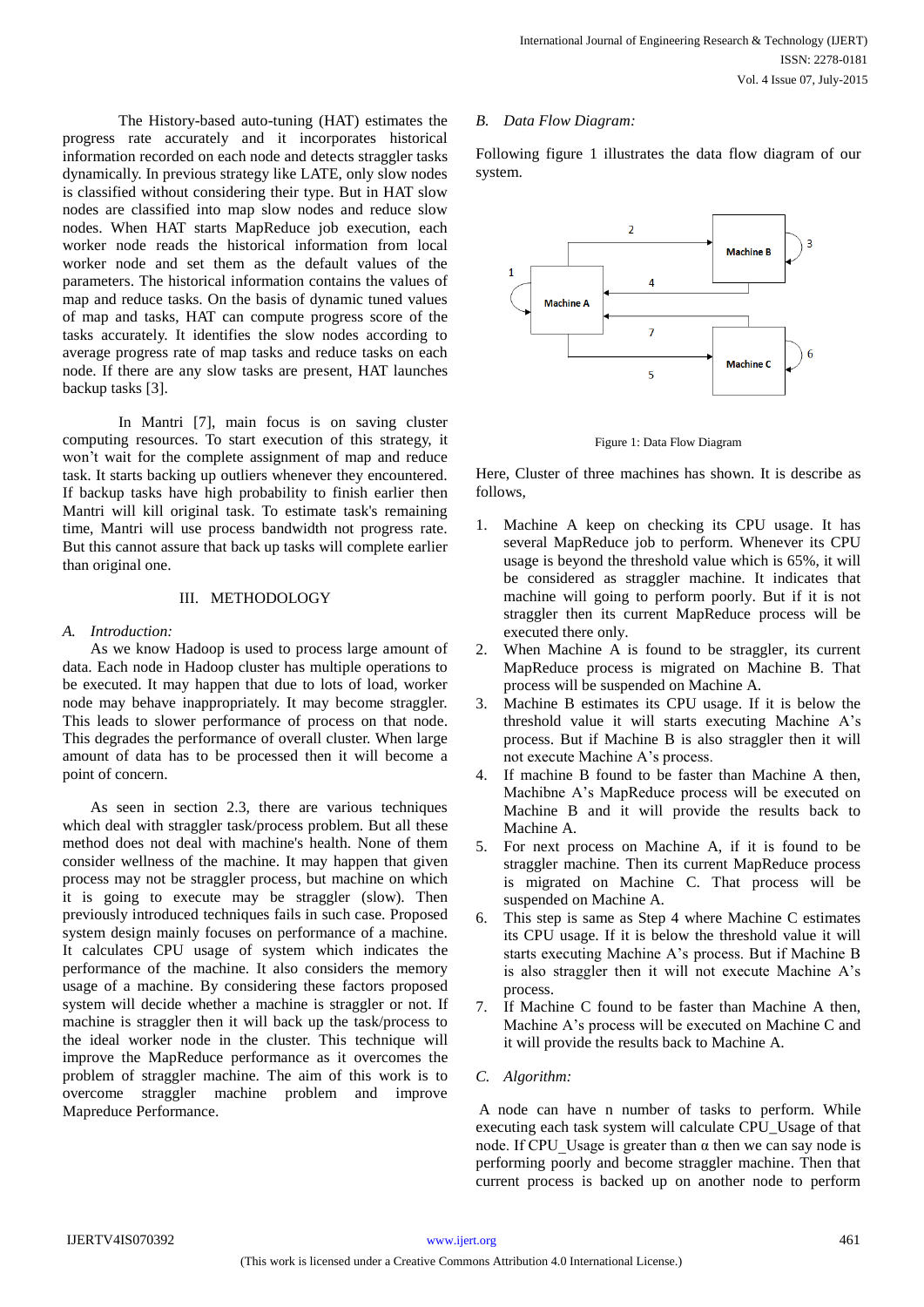faster execution. Beside this, node will continue to perform next process. Meanwhile results of backed up process will be fetched from backup node. Thus in this way, it will give faster execution of MapReduce. The algorithm is as follows,

Algorithm 1:

1. START

2. for *n* number of processes {

3. Calculate CPU\_usage();

- 4. if (CPU usage  $>\alpha$ )
- 5. Backup the current process on ideal worker node in cluster;

6. getResults() from backup node;

7. else

8. Excute the current process on the same machine;

9. getResults();

10. } // end for

11. END Here,  $\alpha$  = 65% based on experiments.[10]

The formulas mentioned below are used to calculate CPU usage of a machine.

 $\mathcal{C}\mathit{PU}_{\mathit{Usage}} = \frac{\mathit{totalUsedCPUTime}}{\mathit{totalAvailableCPUtime}} \times 100$ 

totalAvailableCPUtime  $=$   $\mathcal{C}PU_{count}$   $\times$  (end − elapsedStartTime)

totalUsedCPUTime

 $= currentCPU time - CPU_StartTime$ 

Where,

CPU\_Count = number of available processors

elapsedStartTime = It is the time taken from the startt of computer

CPU\_StartTime = total CPU time of current thread in nanoseconds

Here, CPU usage is nothing but the CPU time measured in percentage. CPU time tells us about the amount of time CPU was busy in processing instruction from computer program or operating system [10]. This CPU time is use to assess the overall busyness of machine. If CPU usage is greater than  $\alpha$ then machine tends to lag which leads to insufficient processing power. Thus processes on that machine also lags and degrade the performance [11]. In this way our system backed up MapReduce process on other node when its native machine tends to lag.

# *D. Performance Evaluation:*

The results of proposed method are taken on two machine of which cluster has been formed. Both machines have Intel® Core™2 Duo CPU T6400 @ 2.00GHz  $\times$  2 processor with 2GB RAM and operating system of Ubuntu 14.04. Hadoop 1.2.0 and openJDK 7 is used in both the machines. We have executed word count, IP address extraction and Log File analyzer as benchmark program for performance evaluation. These programs have been evaluated on dataset of books and log file.

Following Figure shows bar chart for the performance evaluation. On X-axis we have benchmark programs, whereas Y-axis represents total execution time of process on machines in seconds. Machine A is considered to be straggler machine and machine B is non-straggler machine.



Figure 2 Performance Evaluation

This shows that process executing on non-straggler machine executes faster. Word Count, IP Address extraction and Log File Analyzer gives 12.03%, 13.39 % and 13.33% improvement respectively if they are backed up on nonstraggler machine. So collectively taking average of improvement, we can say our design improve MapReduce performance by 12.91%.

## IV. CONCLUSION

In this paper, we studied the basic mechanism of MapReduce and previous strategies to improve Mapreduce performance. Unlike previous strategies, our system identifies the straggler machine. We considered machine to be straggler when its CPU usage is greater than 65%. If a machine is found to be straggler then its current process/ task is backed up on other machine to execute faster. Our experimental results show that backing up task on other node will improve MapReduce performance by 12.91 %.